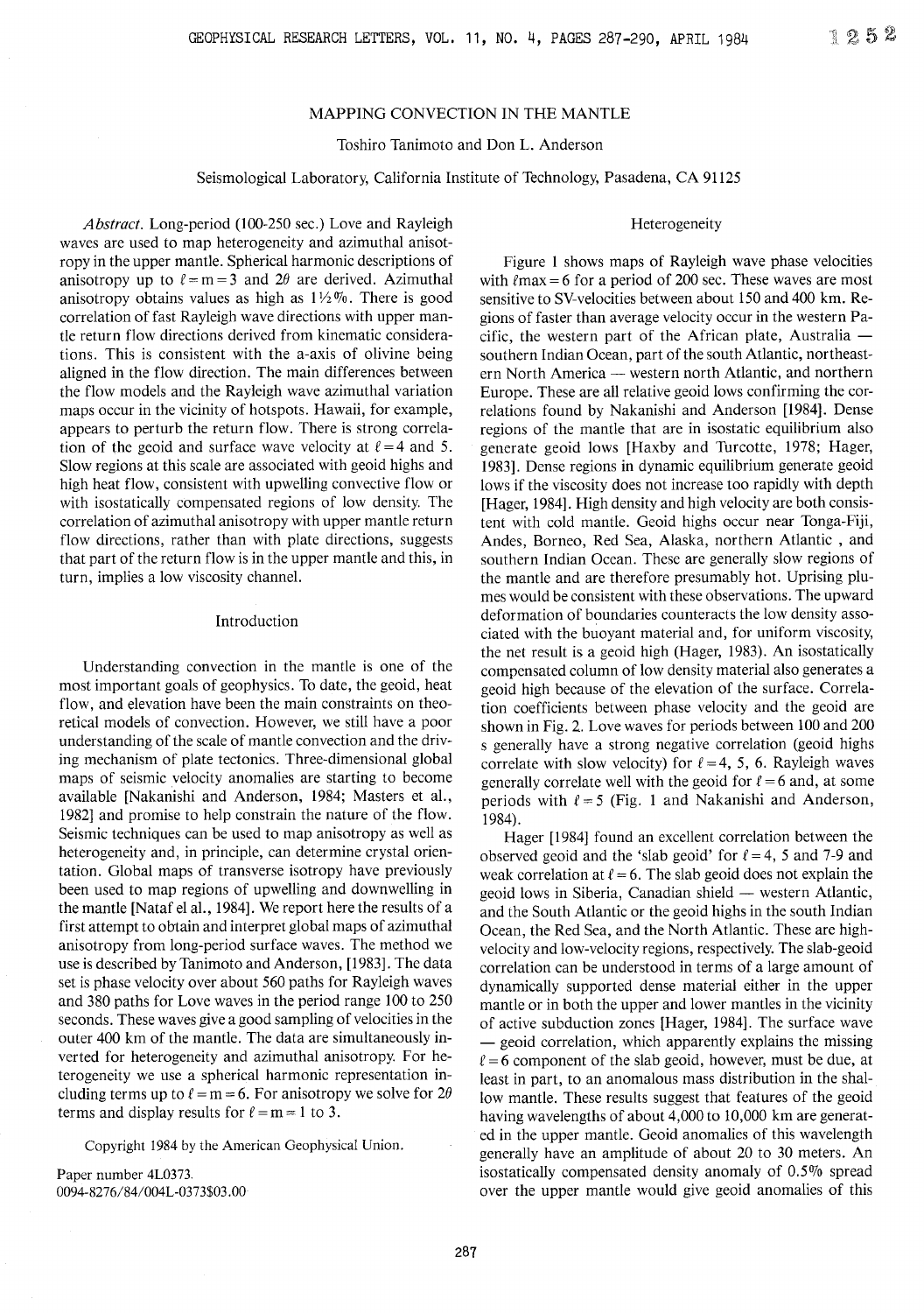

Fig. 1 Phase velocities for 200 sec. Rayleigh waves. Spherical harmonics up to  $\ell = m = 6$  are included.

size. It therefore appears that a combination of slabs and broad thermal anomalies in the upper mantle can explain the major features of the  $\ell = 4-9$  geoid. The longer wavelength part of the geoid,  $\ell = 2-3$ , correlates with velocities in the deeper part of the mantle, i.e. lower mantle [Dziewonski et al., 1977; Hager, personal communication] and transition region [Masters et al., 1982; Woodhouse and Dziewonski, 1983]. Fig. 3 shows the actual distribution of Love wave phase velocities and that computed from the geoid assuming a linear relationship between velocity and geoid height. Most subduction regions are slow at short periods, presumably because of backarc basins and hot, upwelling material above the slab.

#### Azimuthal Anisotropy

Anisotropy of the upper mantle most likely originates from preferred orientation of olivine crystals. Studies to date indicate that the a-axes of olivine-rich aggregates cluster around the flow direction, the a- and c-axes concentrate in the flow plane, and the b-axes align perpendicular to the flow plane [e.g., Nicolas and Poirier, 1976; Christensen and Salisbury, 1978;] For P-waves the a-, b-, and c-axes are, respectively, the fast, slow, and intermediate velocity directions. If the flow plane is horizontal, the azimuthal P-wave velocity variation is 4% for natural olivine-rich aggregates [Christensen and Lundquist, 1982]. The corresponding azimuthal SV variation is 2%. This latter value is close to that found in the present study. Rayleigh waves are most sensitive to SV velocities and have less sensitivity to P-waves. The high anisotropy of P-waves, however, means that the azimuthal anisotropy of Rayleigh waves will be affected by the anisotropies of both P and S waves. The azimuthal variation of both P and SV waves can be described well by a cos  $2\theta$  variation, where  $\theta$  is measured from the a-axis (fast) direction. The variation of SH velocity in the flow plane is four-lobed. The fast directions are at 45° to the a-and c-axes; i.e., the fast direction for Love waves is not parallel to the fast direction for Rayleigh waves. The SH anisotropy can be expected to be hard to detect, since the variation is small and occurs in only 45°.

For vertical flow, i.e. vertical a-axis, the SVand P anisotropies in the horizontal plane are low for olivine-rich aggregates, the average horizontal P-wave velocity is low, and SH < SV The fast direction for P is in the flow plane, and SV is nearly isotropic. SH has two lobes in the horizontal plane, oriented  $45^\circ$  to the flow plane. Regions of ascending and descending flow will be characterized by low azimuthal variation



Fig. 2 Correlation coefficients (ordinate) between surface wave phase velocities and the geoid. The horizontal axis gives the order number of the spherical harmonic. Error bars represent 1 *a* range in Fisher's asymptotic theory (Anderson, 1958).

for Rayleigh waves and low Love wave velocities. In regions of descending flow, Rayleigh waves are fast because of low temperatures and the effects of crystal orientation. For both horizontal and vertical flow the nature of the anisotropy is approximately *20* for Rayleigh waves, and the fast direction is in the flow plane. For Love waves there is a strong  $\cos 4\theta$ component, and the fast directions are oriented  $45^\circ$  to the fast directions for Rayleigh waves. Therefore, if olivine orientation controls the anisotropy of the upper mantle, the fast direction of Rayleigh waves should map the flow direction.

Figure 4 is a map of the azimuthal results for 200 s Rayleigh waves expanded up to  $\ell = m = 3$ . The lines are oriented in the maximum velocity direction, and the length of the lines



Fig. 3 Love wave phase velocities ( $\ell$  = 4-6) at 200 sec. and phase velocities predicted from a least squares linear fit between phase velocity and geoid height.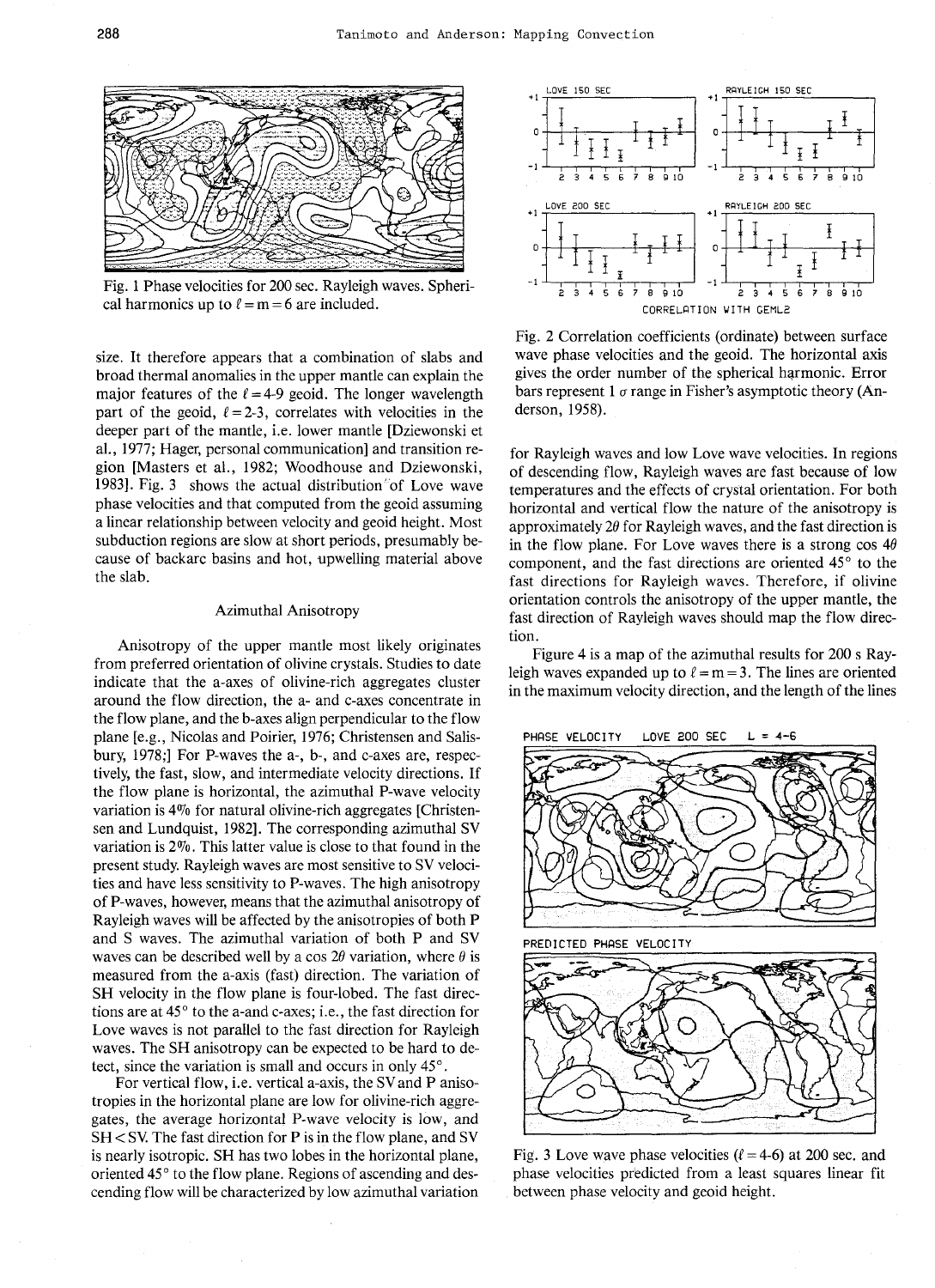is proportional to the anisotropy. Maximum velocities are oriented approximately NE-SW under Australia, the eastern Indian Ocean, and northern South America and E-Wunder the central Indian Ocean; they vary under the Pacific Ocean from N-S in the southern central region to more NW-SE in the northwest portion. The fast direction is generally perpendicular to plate boundaries. There is little correlation with plate motion directions, and little is expected since these waves are sampling the mantle beneath the lithosphere. Pn velocity correlates well with spreading direction (Bibee and Shor, 1976). The lack of correlation for long-period Rayleigh waves suggests that the flow in the asthenosphere is not strongly coupled to the overlying plate, and this in turn implies a low-viscosity asthenosphere. Hager and O'Connell [1979] have calculated flow in the upper mantle taking into account the drag of the plates and the return flow from subduction zones to spreading centers. Flow lines for a model that includes a low-viscosity channel mantle are shown in Figure 5. The low viscosity under the lithosphere minimizes drag, and the return flow is controlled mainly by the  $\epsilon$  cometry of plate boundaries. Flow under the large fast-moving plates is roughly antiparallel to the plate motions. Thermal buoyancy is ignored in these calculations and there is no lateral variation in viscosity. Hager and  $O'$ Connell also calculate shallow mantle flow for a model with a relatively high upper mantle viscosity. In this model there is some coupling between the plate and the underlying mantle; consequently, material is dragged along with the plate. There are major differences in the orientation of flow lines in these two models. The Rayleigh wave fast directions are similar to the flow directions in the low viscosity model but diverge from those of the high viscosity model, particularly under Africa, Australia, India, Greenland, the south Atlantic, and the Tasman Sea. In the kinematic flow model, with a low viscosity asthenosphere, the flow is nearly due south under Australia, shifting to SW under the eastern Indian Ocean; i.e., the return flow is directly from the subduction zones to the ridge. In the anisotropic map the inferred flow is SW under Australia, parallel to the plate motion, and, E-W in the eastern Indian ocean.

There are several possible causes for anisotropy in a convecting mantle. Anisotropic crystals are aligned by flow and by stress. In olivine-rich aggregates the crystals are aligned such that the fast direction is in the flow direction [e.g. Christensen and Salisbury, 1979]. At shallow depths the Pn velocity is fast in the spreading direction [Bibee and Shor, 1976].



Fig. 4 Azimuthal anisotropy of 200 sec. Rayleigh waves. The map includes cos  $2\theta$ , sin  $2\theta$  and  $\ell = 1$ , 2 and 3 terms. The lines indicate the fast phase velocity direction. The length of the lines is proportional to the anisotropy.



Fig. 5 Flow lines at 260 km depth for the upper mantle kinematic flow model of Hager and O'Connell (1979). The model includes a low viscosity channel  $(10^{19} \text{ poise})$  in the upper mantle.

Anderson and Regan [1983] found that SH > SV in the upper mantle under the Pacific except near the East Pacific Rise, where ascending flow is likely. These results are consistent with the fast direction being controlled by the flow direction. The good agreement between Figures 4 and 5 suggests that the fast seismic direction does indeed correlate with flow direction. Models with more uniform viscosity [Hager and O'Connell, 1979; Chase, 1979] do not correlate as well, suggesting that low viscosity is a characteristic of the shallow mantle.

The direction of flow in the shallow mantle is fairly independent of the the viscosity model in some regions. For example, the Hager-O'Connell and Chase models give the following orientations: Siberia (NW-SE), North America (NW-SE in the north changing to  $N-S$  in the south), Europe (E-W), Nazca plate (E-W), Southern South America (NW-SE), and N.E. Pacific (NW-SE). These are approximately the directions indicated by the seismic anisotropy in these regions. In addition, the low-viscosity model (Model VII of Hager and O'Connell) gives directions in general agreement with the seismic results for much of the Pacific and south Atlantic. Some major differences are apparent which we interpret with the assumption that the fast seismic directions map the flow lines in the mantle. The return flow across the Pacific appears to be affected by the presence of a thermal anomaly near Hawaii. The flow in the north is toward North America, while flow in the south appears to be diverted to the south Pacific. Flow under the southern part of South America is directed toward the south Atlantic, while flow under the northern part of South America is directed toward the north Atlantic. The divergence of flow occurs near the Rio Grande Rise. The Indian Ocean Ridge appears to be fed by material subducted under New Guinea and the Sunda Arc.

The direction of flow under Tibet is more N-S than E-W. The flow of the material subducted from the Aleutians and Kamchatka is to the NW rather than directed toward North America. The flow between Kerguelen and the Afar is more E-W than N-S. The flow in the vicinity of other hotspots, such as Iceland, Tristan, Azores, Tahiti, and Reunion is different from that predicted by the flow calculations. Thermal buoyancy, including upwelling under hotspots, will affect flow in the mantle and is unaccounted for in the return flow calculations. The extensive low-velocity anomalies near Kerguelen, Red Sea-Afar, Tasman Sea-Tonga, western North America, and the central Pacific may represent upwellings that will alter the return flow patterns calculated from simple